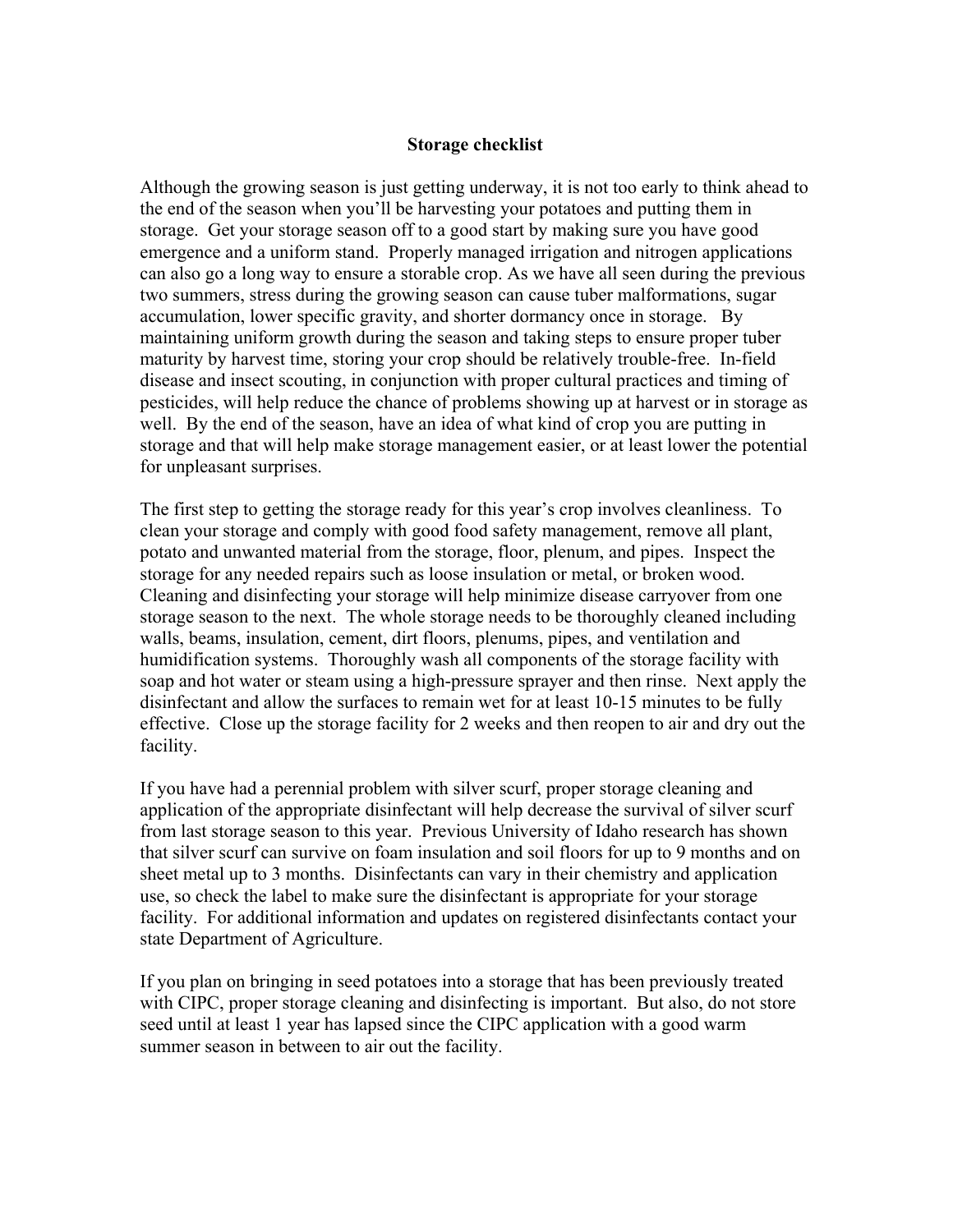Here is a brief outline on the overall basics of storage management from what to do this summer through unloading the crop.

## **CHECK LIST FOR STORAGE MANAGEMENT**

## **Facility Preparation**

- 1. Repair all insulation materials to minimize the potential for condensation.
- 2. Clean plenum and duct ports thoroughly.
- 3. Remove all foreign material (duct tape, loose insulation, wood, etc.) and pass magnets
- 4. Replace worn humidity equipment and high-pressure nozzles.
- 5. Check for corrosion on all surfaces that may limit the life of the storage facility.
- 6. Service the air system and check all fans for proper balance. Check the air delivery system by adjusting all ports or ducts for optimum and consistent airflow.
- 7. Repair or replace worn components on air louvers, both fresh air and exhaust.
- 8. Calibrate all computerized sensors that are used for control functions.
- 9. Service the relative humidity supply cell decks. Check for mineral-deposits and eliminate clogged flow paths.
- 10. Operate your storage for conditioning before the potato crop is delivered.
- 11. Know the quality of the incoming potato lot and the potential problems that might arise in storage. Protecting the quality of the stored tuber lot is the goal of all storage management.
- 12. Tape all duct seams to improve system performance. Open seams will reduce air delivery consistency.

## **Potato Delivery**

13. Harvesting and handling operations should deliver a minimum of 75% bruisefree potatoes for both short and long term storage.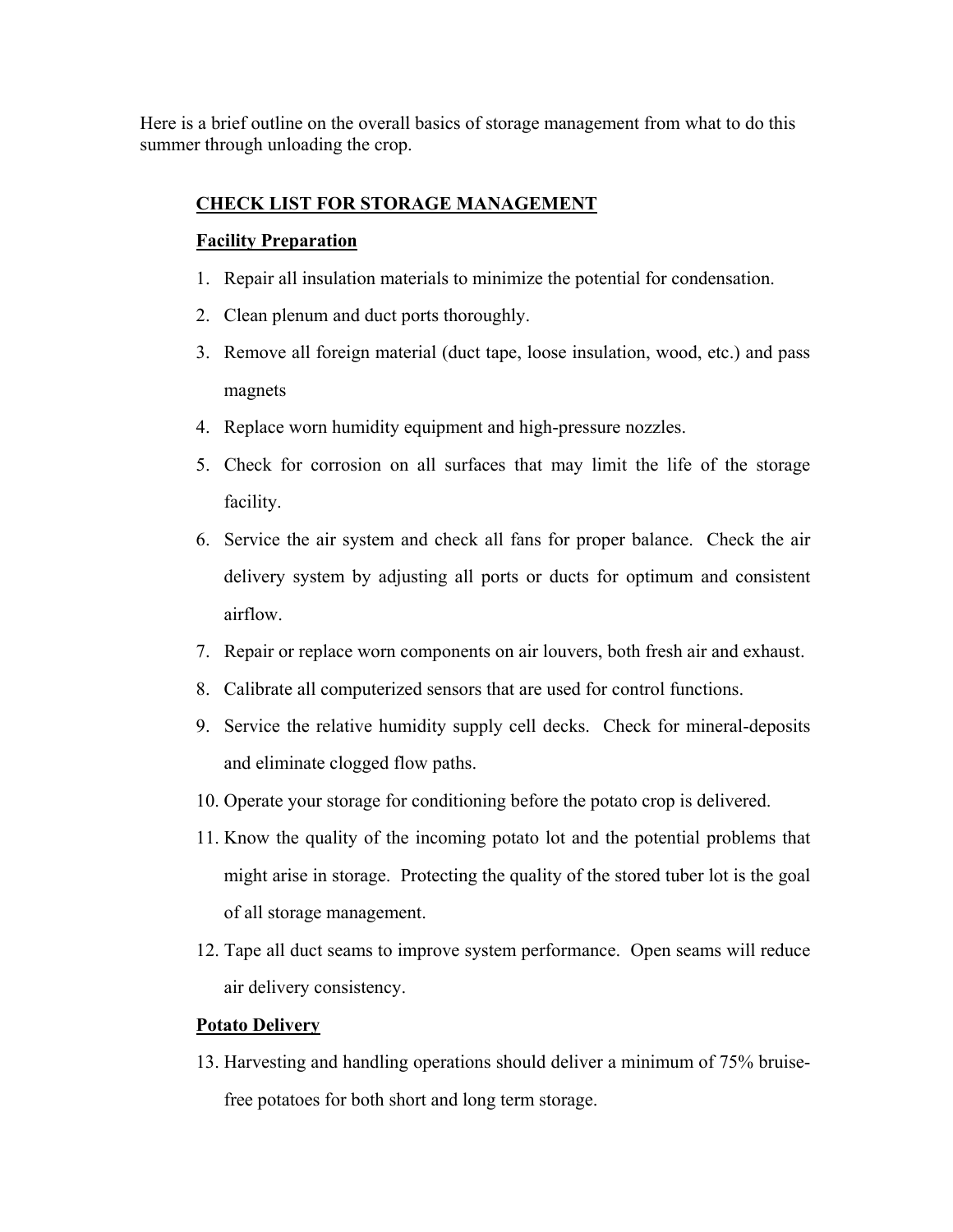- 14. Check pulp temperatures of potatoes going into storage. Temperature minimum of 48°F to maximum of 60°F should be maintained. Suspend harvest operations, whenever possible, until pulp temperatures in the field are in this temperature range.
- 15. Limit potato pile height to 16-18 feet to minimize pressure bruise (Remember that pressure bruise can be variety dependent).
- 16. Operate fan and humidity systems as soon as the first few ducts are covered. This early operation helps to remove pulp temperature differences between fields, truckloads and time of day.
- 17. Clod and debris removal from the incoming loads is important to achieve optimum air circulation performance from the mechanical system.
- 18. Fill each storage structure with potatoes destined for similar end uses. Close storages as soon as filled to rapidly achieve temperature equilibration of the pile.
- 19. Maintain pulp temperatures between 50-55°F for two to three weeks for proper wound healing. Relative humidity of 95% is always recommended for the wound-healing period and for continued short or long term storage.
- 20. Reduce pile temperatures slowly, approximately 2-3°degrees per week, to a holding temperature of 45-48°F for processing, 42-45°F for fresh pack, 50-52°F for chipping stock.
- 21. Continue to monitor the storage daily for operational continuity and for any potato problem that might occur. Circulation times should be set to maintain the pile temperatures less than 2°F from bottom to top. Continuous fan operation at reduced airflow or speed is capable of maintaining the desired temperature control of the pile while reducing energy costs of fan operation.
- 22. Sprout control should be done by certified applicators. The type of inhibitor or time of application may change with different varieties.